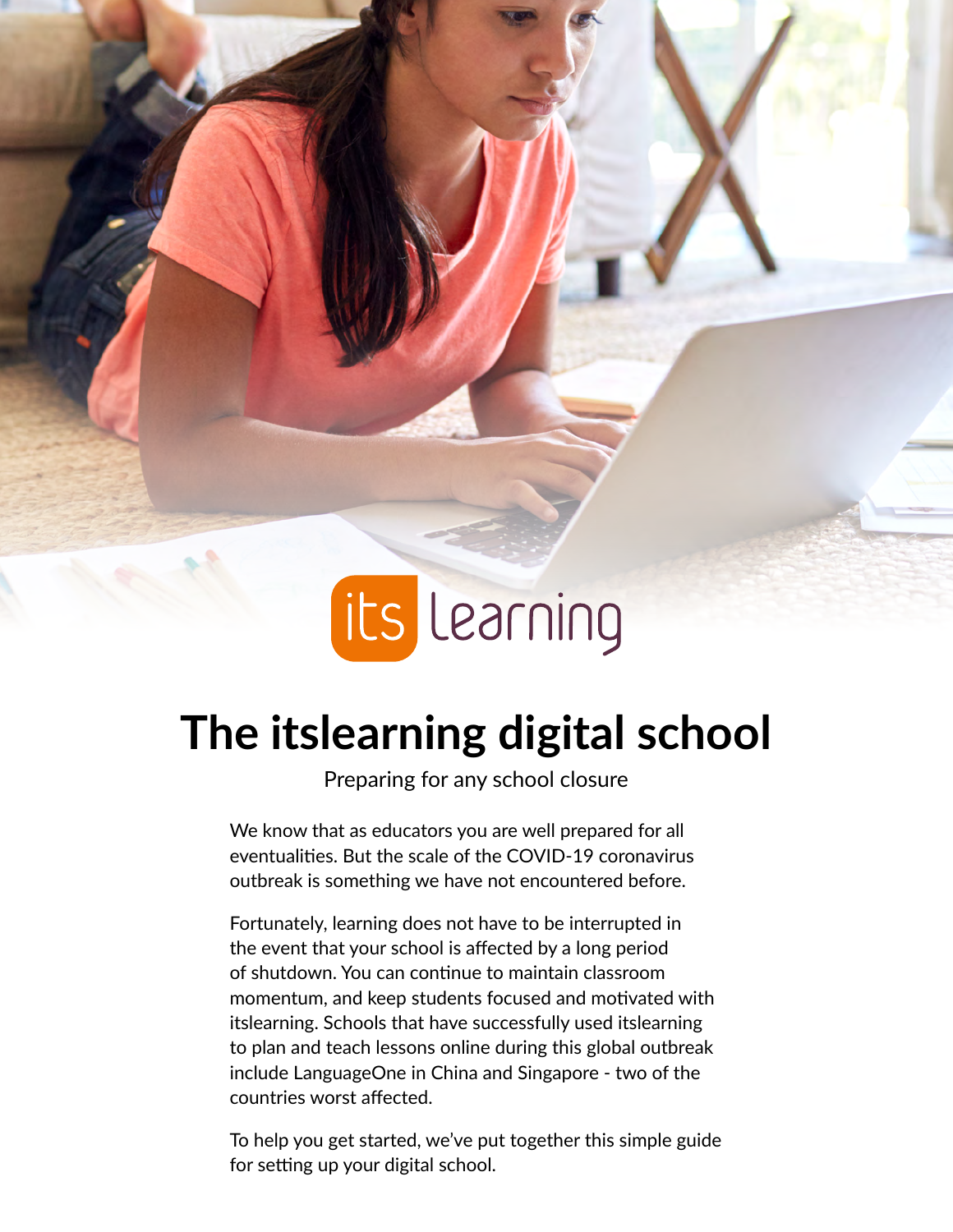# **3 initial steps**

With itslearning, you have everything you need at your fingertips. All learning activities can be conducted virtually using our platform. No extra software or preparation is needed.

#### **What you need to do as an administrator:**

- 1. Get all teachers and students to download the itslearning app. It will make it easier for students to get information and communicate directly with your school. You can find the app in the [App Store](https://itunes.apple.com/app/id951619066) and [Google Play](https://play.google.com/store/apps/details?id=com.itslearning.itslearningintapp).
- 2. Get staff members involved and have a clear procedure for e-learning at your school. Provide access or concessions for students who don't have mobile devices or internet access at home. Initiate a digital staffroom with open communication channels. You can use the Course and Resources function for this, along with the Calendar. It is also possible to organize staff into groups. You can create an unlimited number of groups, and all groups can have one or more subgroups.
- 3. Ensure that 360° Reports have been activated. This will help teachers keep track of learning when students are confined to their homes.



If you need any assistance, please reach out to your itslearning support team: [support.global@itslearning.com](mailto:support.global%40itslearning.com?subject=)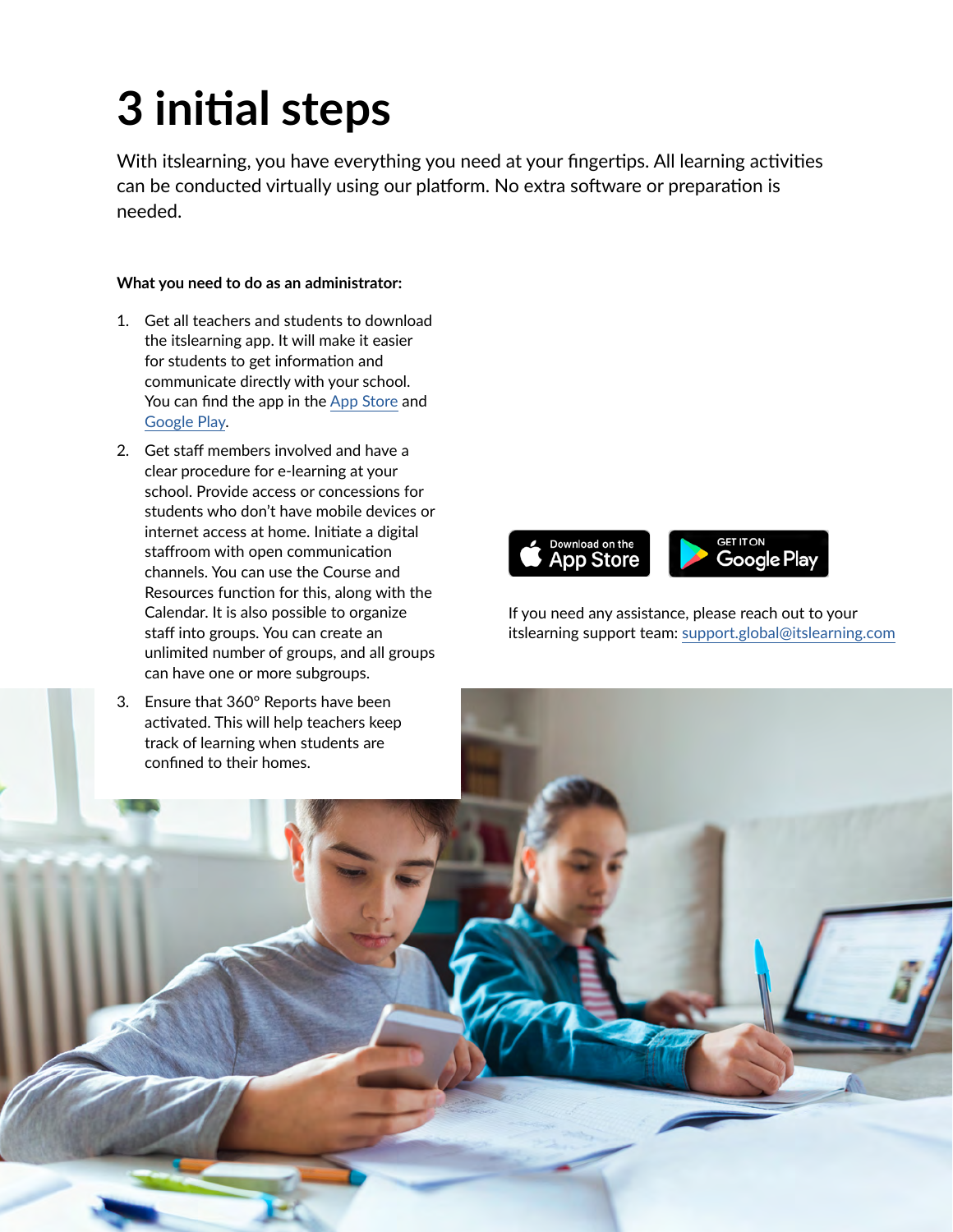## **5 simple follow-up steps for your digital school:**

- **1. Use mass messaging** to immediately alert staff, students and parents of the school shutdown. You can reach very large groups with the itslearning mass messaging feature.
- **2. Use the Planner** as the central hub for maintaining regular lessons. With the Planner you can create detailed plans for any specific period of time. You can connect learning objectives along with activities, such as assignments, discussions, and tests – and resources, such as folders, files, links, and notes. Connect dates to your plans so you can automatically activate plans by setting a start date. You can copy the plans to other courses and you can share it with other teachers. Students will see the plan on their course homepage when they log in to itslearning giving them an easy to follow, structured sequence of lessons.
- **3. You can record audio and video directly into the page** to provide instruction, feedback and support. You can also encourage students to work in teams by assigning group work through the Assignments feature. Activate the plagiarism tool to prevent cheating. Working from home also encourages students to learn time management skills.
- 4. Students, even young ones, are just as concerned as adults, and talking about it at the playground. **Our Library is full of useful resources about the coronavirus.** Use them as a teaching tool to allay fears or create your own resources and share them with the itslearning community via the Library.
- **5. Monitor student progress and engagement through the 360° Reports.** These indepth, real-time, visual infographics show how well each student is engaging and progressing so teachers can refine and better plan courses.

Being away from school is hard for students, but online communication tools have made it easier to stay in touch. Because itslearning is committed to protecting your data and is GDPR compliant, they can continue to message one another safely via itslearning.